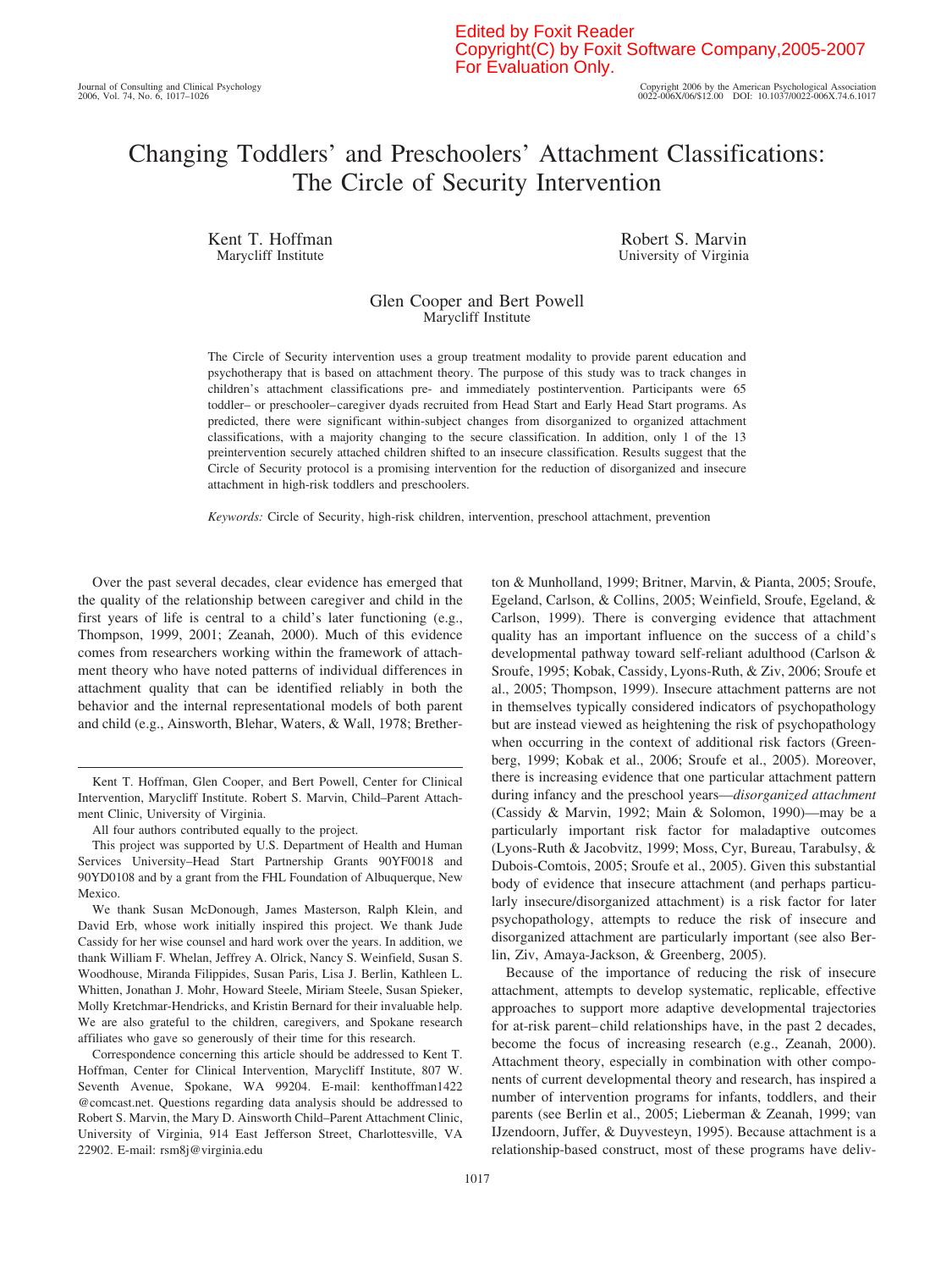ered the interventions to caregivers. The usual goal of the programs has been to improve the caregivers' sensitivity to infant attachment and exploratory signals, with the assumption that this will, in turn, increase the likelihood that the infant or toddler will develop a secure attachment to that caregiver.

Although there is evidence from individual laboratories of successful outcomes of particular interventions (e.g., Anisfeld, Casper, Nozyce, & Cunningham, 1990; Lieberman, Weston, & Pawl, 1991; Lyons-Ruth, Connell, & Grunebaum, 1990; van den Boom, 1988, 1994), there is currently disagreement among attachment researchers about the efficacy of these relatively few existing intervention models. Some researchers provide a summary assessment of the success of previous attempts as "marginally successful" (i.e., Egeland, Weinfield, Bosquet, & Cheng, 2000), whereas others view these as "rather successful" (i.e., van IJzendoorn, Bakermans-Kranenburg, & Juffer, 2005; see also Bakermans-Kranenburg, van IJzendoorn, & Juffer, 2003). What is clear, however, is that there continues to be a need for researchers to examine the effectiveness of interventions designed to reduce the risk of insecure attachment.

Although many intervention programs discussed in the aforementioned studies have been significantly influenced by attachment theory and research, none has contained a systematic treatment protocol that is itself based not only on caregiver patterns of behavior and caregiver representations but also on an analysis of the attachment classifications developed in attachment research (secure, insecure, and disorganized). Given the significant role that the specific patterns of attachment play in the developmental trajectory of children, and the promise that enhancing early attachment patterns holds for more positive developmental outcomes, we propose that protocols are needed that individualize treatment on the basis of the diagnostics inherent within attachment theory. In other words, we believe that much can be gained from the use of individualized intervention plans that are informed by each child's attachment classification. By understanding a child's classification, we can better understand what that child has learned about being in a relationship with his or her caregiver and, thus, better understand the specific caregiver– child affective and behavioral patterns that need to be the focus of intervention.

The present study was designed to assess the effectiveness of a new group-based intervention protocol, the Circle of Security (COS), which was developed by drawing on the dynamics of secure and insecure attachment patterns. The intervention contains both educational and therapeutic components (Marvin, Cooper, Hoffman, & Powell, 2002). Five key goals of the protocol are to (a) establish the therapist and the group as a secure base from which the caregiver can explore his or her relationship with the child; (b) increase caregiver sensitivity and appropriate responsiveness by providing caregivers a map of children's basic attachment needs; (c) increase caregivers' capacity to recognize and understand both the obvious and more subtle verbal and nonverbal cues that children use to signal their internal states and needs when using the caregiver as a secure base for exploration and as a haven of safety; (d) increase caregiver empathy by supporting reflection about both the caregiver's and the child's behaviors, thoughts, and feelings regarding attachment-oriented interactions; and (e) increase caregiver reflection about how his or her own developmental history affects current caregiving behavior.

In developing the protocol, one working assumption was that, when taught to caregivers in a user-friendly manner, attachment theory can be understood and will prove useful to caregivers when interacting with their children. In formulating this approach to teaching attachment theory, we reduced the formal theory and classification system to a small number of core concepts. These core components include how the parent serves as a secure base from which the child can explore and as a safe haven to which the child can return in times of trouble; how secure children typically signal wishes for attachment and exploration directly, whereas insecure children typically send misleading messages (miscues) regarding those wishes; how these misleading messages are part of an insecure child's (nonconscious) strategic attempt to maintain connection with the caregiver; and how, because a child thrives when the caregiver is relatively responsive to both attachment and exploratory behavior, it is important that the caregiver consider what may hinder sensitive responsiveness to particular aspects of the child's behavior.

The COS protocol differs from previous intervention approaches in several ways. First, COS uses each child's attachment classification coded from the Strange Situation, along with the mother's attachment-related behaviors and representations, as the basis for formulating an individualized approach for each dyad. Second, our approach focuses on both caregiver behavior and caregiver mental representations (see Berlin et al., 2005, for discussion of the narrower foci of most previous interventions). Third, we give caregivers a graphic image titled "The Circle of Security" (see Figure 1) that contains clear representations of a child's core needs for exploration and attachment. Fourth, we give caregivers language to understand defensive processes (which we call "shark music"), thus inviting caregivers to become partners in reflecting on how certain behaviors in themselves and their children are triggered by (nonconscious) anxiety. Fifth, COS has a standardized, video-based group model designed to deliver a systematic, week-by-week protocol to participants (Marvin et al., 2002).

To begin evaluating this intervention, we recruited a sample of at-risk toddlers and preschoolers and each child's primary caregiver from Head Start and Early Head Start programs. Because funding limitations precluded the use of a randomized trial with a control group, we used a pretest–posttest longitudinal design to examine shifts in child attachment classification. The goal of the research project was to examine whether the COS intervention would prove effective in reducing attachment disorganization and insecurity. Specifically, we had two hypotheses: After intervention, there would be (a) a significant decrease in disorganized attachment classifications and (b) a significant decrease in insecure attachment classifications.

# Method

#### *Participants*

Participants were toddlers and preschool children and each child's primary caregiver recruited from Head Start and Early Head Start programs in a medium-size city in Washington state. Recruitment took place at five sites, after each site had received inservice education about the development of parent– child relationships from the project staff. Because this was a protocol-development study rather than a formal efficacy study, caregivers were recruited. The primary criteria were parent availability to partic-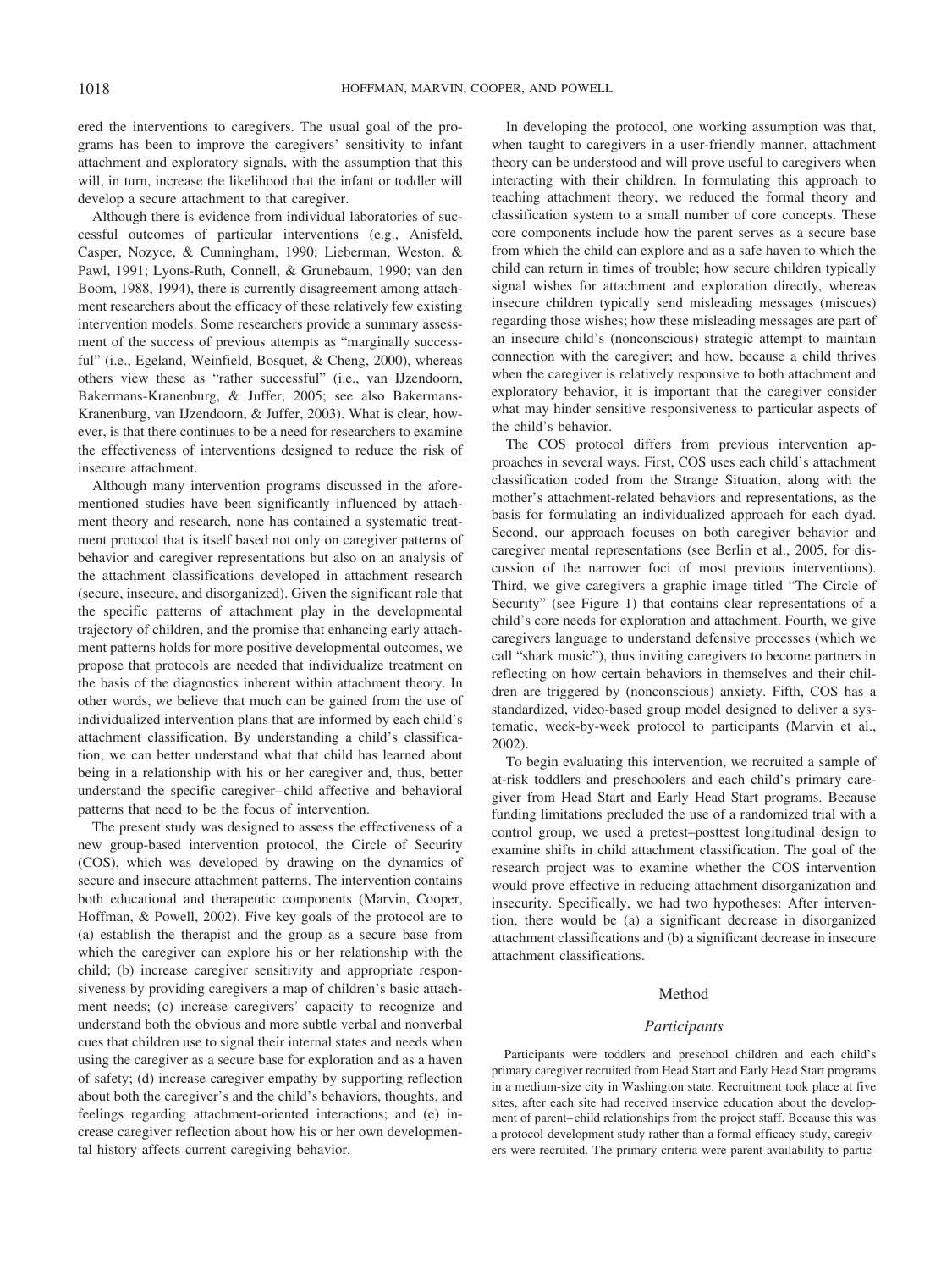

*Figure 1.* Graphic representation of the Circle of Security. Reprinted with permission of the copyright holders. Copyright 2000 by Glen Cooper, Kent T. Hoffman, Robert S. Marvin, and Bert Powell.

ipate in the group and a history of regularity in bringing the child to the center or having the child available for services if the Head Start Family Service coordinator came to the home. From that sample, which comprised approximately 25% of the Head Start families, teachers were asked to rank the families from lowest to highest functioning. Families that fell in the middle third of that group were invited to participate. With few exceptions, invited families agreed to participate. The project and procedures were thoroughly explained to potential participants, and informed written consent was obtained separately for the intervention and for each assessment.

Eighty-seven dyads met these initial criteria and were originally recruited and participated in the preintervention assessment. Eleven of the recruited caregivers made the decision not to participate beyond the assessment. One dyad was excluded because, on interview with the clinician, the parent displayed virtually no ability to reflect about her child or herself and displayed much ambivalence about participating. Thus, 75 (86%) of the originally recruited dyads began the intervention phase. Sixty-five dyads (87% of those who began the intervention; 75% of those originally recruited) completed the intervention and postintervention assessment.

In all cases, the caregiver completing the intervention was the same caregiver who participated in the pre- and postintervention assessments. The caregivers ranged in age from 16 to 55 years ( $M = 23.8$  years,  $SD =$ 6.8). Thirty-five (54%) of the 65 children were girls, and the mean age of these children at the time of the preintervention assessment was 32 months  $(SD = 12.6; \text{range} = 11-58 \text{ months}, \text{with } 12 \text{ [18%] children younger than}$ 18 months of age at that time). Thirty caregivers (46%) were single, 18 (28%) were married, and 17 (26%) had partners to whom they were not married. The 65 caregivers in the final sample included mothers (86%), fathers (6%), foster parents (6%), and 1 grandmother (2%). Consistent with the community in which the intervention was conducted, 86% of participants were White/Caucasian. All of the families were living below the federal poverty line.

Detailed information on other variables regarding level of family risk that would be of interest to this project was not available to the project team. From discussions with the caregivers over the 6-month intervention, however, it was clear that this was a significantly high-risk sample. The majority of caregivers reported that they were living in violent neighborhoods and that they had themselves experienced some maltreatment or other trauma during their own childhoods. A minority of caregivers had at some point maltreated their own children. One parent did not complete the study because she lost custody of her child during the 6-month intervention period.

# *Procedure*

A preintervention–postintervention design was used to examine intervention effectiveness, with child attachment as the outcome measure. Before the intervention began, participants were seen in a laboratory session that lasted approximately 90 min. Data gathered during this session served two functions. First, these data were used to create each participant's individualized treatment plan, and second, the Strange Situation procedure was used as the preintervention assessment of the child's attachment security. Approximately 6–8 weeks later, the intervention began and continued for 20 weekly sessions. Within 10 days after the final intervention session, participants were again seen in a 90-min laboratory session during which the postintervention assessment of child attachment security was obtained.

## *COS Intervention*

As noted earlier, the intervention is based on an individualized treatment plan for each dyad. In this section, we first describe the creation of the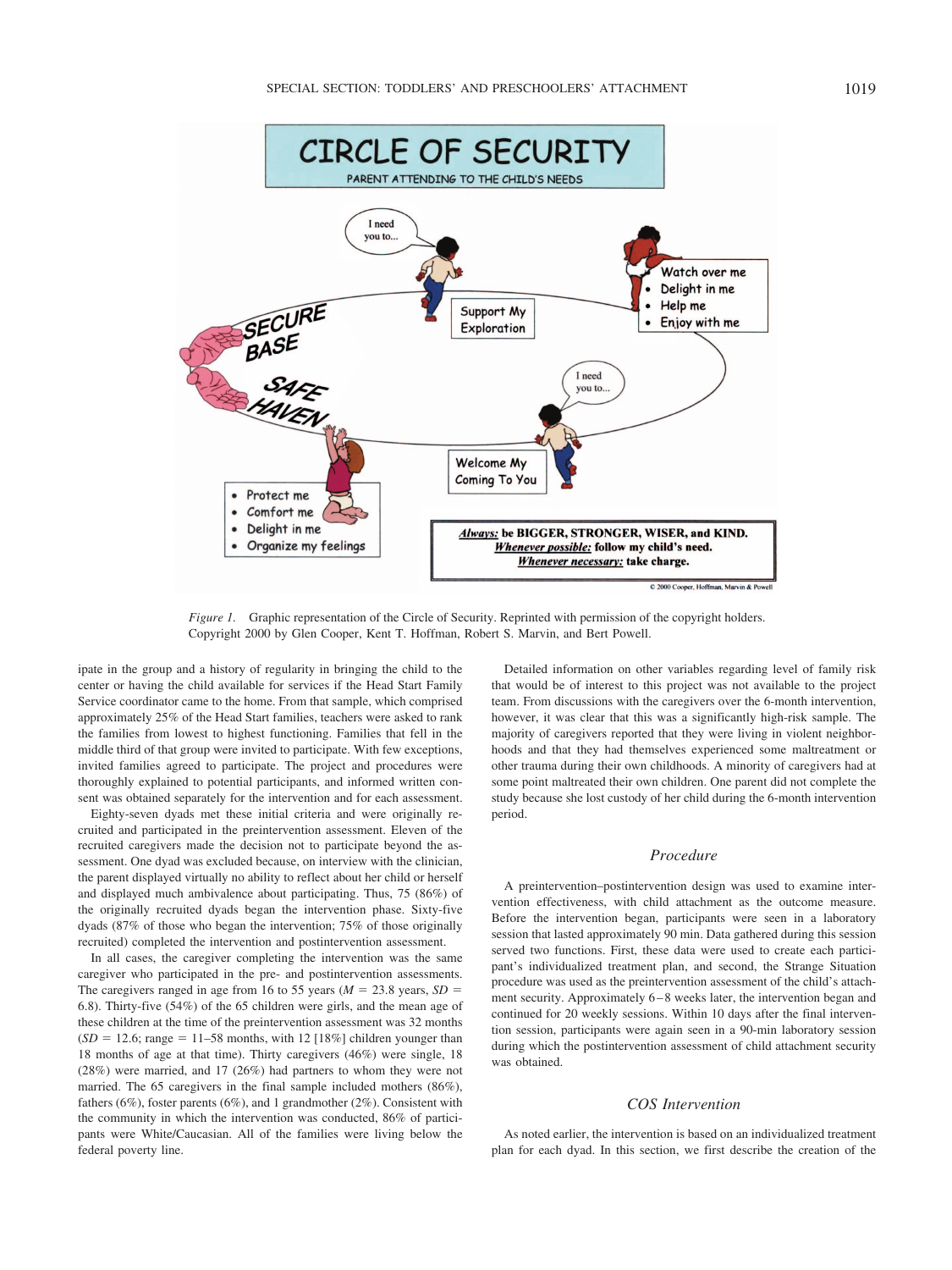individualized treatment plan, and then describe the intervention. We end this section with a discussion of intervention fidelity.

# *Individualized Treatment Plan*

Development of the individualized treatment plan consisted of a number of steps: (a) identification of caregiver– child interaction patterns, including child attachment classification; (b) identification of caregiver developmental history and internal working models of self and child; and (c) identification of a key ("linchpin") issue that would be the focus of therapeutic work.

*Identification of child attachment and caregiving interaction patterns.* Identification of these interaction patterns was based on behavioral observations of the caregiver and child that took place in the laboratory and lasted approximately 30 min. The first procedure, depending on the age of the child, was either the Ainsworth Strange Situation (Ainsworth et al., 1978) or the MacArthur Preschool Strange Situation (Cassidy & Marvin, 1992). Both versions of the Strange Situation are approximately 21-min procedures involving a free-play episode, the entrance of a friendly adult stranger, and two separations and reunions between child and caregiver, with the stranger present in some but not all of those episodes. The Preschool Strange Situation procedure has only minor changes from the infant–toddler version: The parent is less constrained in his or her behavior during free play, separation, and reunion; the caregiver is allowed to negotiate with the child on separation; and the parent is not specifically asked to pick up the child at the beginning of the second reunion. These minor changes were made to fit the more advanced locomotor, social– cognitive, communicative, and emotion-regulation skills of these older children (see Cassidy & Marvin, 1992). Each child's pattern of attachment was classified from the videotapes of the Strange Situation according to coding criteria for Ainsworth's infant system (Ainsworth et al., 1978) or Cassidy and Marvin's (1992) preschool system; caregiver interaction patterns in the Strange Situation were assessed using the Caregiver Behavior System (Britner et al., 2005; Marvin & Britner, 1995). Immediately following the completion of the Strange Situation procedure, the experimenter entered the room, gave the caregiver a few age-appropriate children's books, and said, "Here are some books that the two of you can read together for a few minutes." The experimenter then left the room, and the caregiver and child were videotaped for 5 min. Then, at a preset signal from behind the one-way window, the caregiver attempted to get the child to clean up and return the toys to the toy box. This sequence too was videotaped for 5 min. (All videotaped procedures were used not only to create the intervention treatment plan but also to provide the clinical team with edited video clips to use during the intervention. The child attachment assessment— but no other interaction measures—was also used to assess intervention effectiveness.)

*Identification of caregiver developmental history and models of self and child.* The Circle of Security Interview (COSI), conducted following completion of the behavioral observations, was used to assess caregiver developmental history and working models. This 60-min videotaped interview was designed to elicit episodic memories of the parent's past and present parent– child interactions and relationships and to elicit the parent's reflections on those interactions and relationships. The interview consists of 5 questions about the Strange Situation experience that the caregiver and child had just completed, 20 questions about the parent's perceptions of the child and the relationship between them (adapted from the Parent Development Interview; Aber, Slade, Berger, Bresgi, & Kaplan, 1985), and 6 questions about the parent's relationships with his or her own parents during childhood (adapted from the Adult Attachment Interview; George, Kaplan, & Main, 1985). This interview was used to design the individualized intervention goals for each dyad by providing at least three types of information: historical information about the caregiver's relationships with his or her own parents and about the caregiver's relationship with the target child, information about the attachment– caregiving relationship between

the caregiver and the target child, and information regarding the caregiver's internal working models (including discourse patterns and defensive strategies) of close family relationships.

*Creation of the linchpin issue.* On the basis of information gathered in both the observational procedure (child attachment classification and caregiver classification) and the COSI, the linchpin issue for each dyad was defined as the single, most problematic pattern of attachment– caregiving interaction and caregiver internal working model that, if successfully changed, was expected to have the greatest positive impact on the child's attachment pattern. This linchpin issue was carefully formulated in terms of both caregiver– child interaction and caregiver defense against his or her own painful feelings regarding that problematic interaction pattern (for additional details, see Cooper, Hoffman, Powell, & Marvin, 2005; Powell, Cooper, Hoffman, & Marvin, in press). The specific video segments used for review with a caregiver, along with the individualized strategy selected to increase the caregiver's capacity to reflect on his or her caregiving behavior, were chosen to address this specific linchpin issue. For example, the linchpin issue for one caregiver was her fear of assuming the parental role, made obvious in her consistent choice to "give in" to her 4-year-old child's punitive, controlling behavior on reunion in the Strange Situation.

## *Intervention Protocol*

The 20-week intervention took place in groups of five to six caregivers; each weekly group meeting lasted 75 min. This intervention was implemented by three experienced psychotherapists (Glen Cooper, Kent T. Hoffman, Bert Powell), each responsible for five separate groups over 3 years. The initial 2 weeks of the intervention protocol used an educational approach to offer caregivers an explanation of attachment theory via video examples of their children expressing basic attachment and exploration needs that were identified on the COS graphic. Across the next 18 weeks, group meetings focused on individual caregivers, with each caregiver being the focus of three sessions. During these sessions, the therapist followed a detailed, manualized protocol and used edited video clips of that caregiver and child as a springboard to discuss the relationship. The specific sequence of activities and goals can be summarized as follows:

- 1. Through a series of activities, including review of videos of interactions between each caregiver and the child, the therapist and group members were established as a secure base for each caregiver to explore his or her relationship with the child.
- 2. As noted, during the first 2 weeks, caregivers were introduced to the COS graphic and learned a user-friendly version of attachment theory, focusing on secure patterns of attachment. For example, the group watched a videotape in which one of the caregivers and his 3-year-old son entered the playroom for the first time. The child ran across the room, picked up a toy, looked around at the new setting, and then ran back to his father with whom he shared the toy. The father, referencing the COS graphic, learned that, as his son goes out into the room to explore, there is a point at which the child realizes that he is in an unfamiliar setting and chooses to come back to his father to feel more secure, thus "completing the circle."
- 3. Through detailed and repeated review of edited video clips, the therapist attempted to help each caregiver improve his or her capacity to read and respond to the child's cues and miscues regarding attachment and exploration. For example, in one video review, a 4-year-old boy miscued his mother during reunion by turning away from her and demanding to be alone. She interpreted his distance as his not needing her, even though she had watched videotape of his suspending play and standing by the door glumly during her entire 3-min absence. The mother learned that when her son is upset he manages his distress by pouting and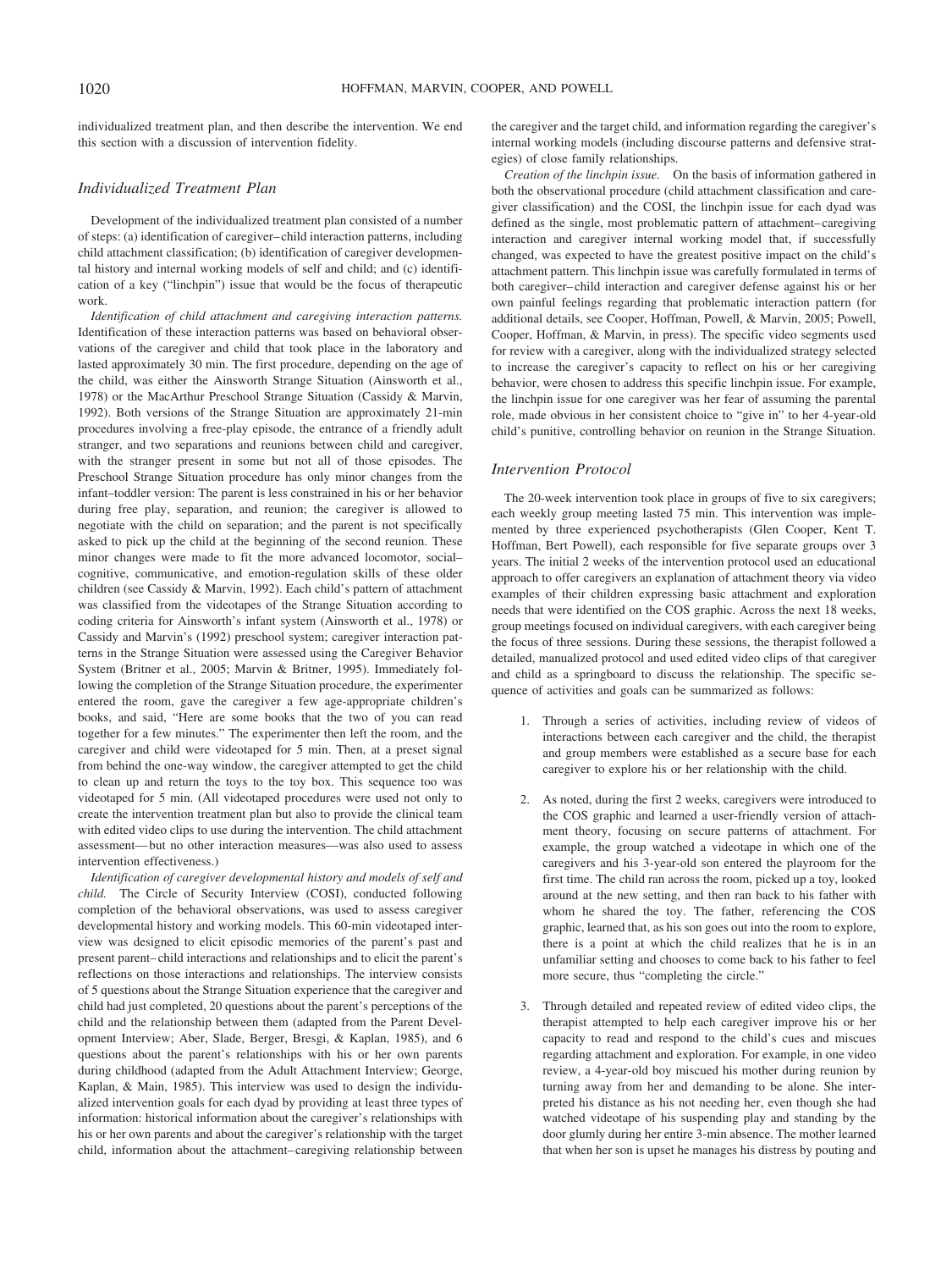pulling away (miscue) rather than by directly showing her his need for comfort.

- 4. Through focusing on videos illustrating each caregiver's specific linchpin issue, the therapist developed a nonjudgmental dialogue with the caregiver that supported self-reflection about these linchpin struggles in attachment– caregiving interactions. This process is viewed as the central dynamic for change (Fonagy, Steele, & Steele, 1991). For example, a young mother intrusively pursued her son as he sought a toy during play, which precipitated his pulling away as he attempted to explore; the son's refusal to play with the mother triggered her chilly withdrawal. On seeing this interaction in video review, and through reflective dialogue with the therapist, the mother recognized that she viewed her son's independent exploration as confirming her belief (negative attribution) that he does not want to be with her. In addition, she began to recognize that she typically manages the pain of his perceived rejection by withdrawing her support and creating distance. Further dialogue with the therapist led to her realization that her son needs her regardless of his activities and that when she supports his exploration he naturally comes back to her for connection when he is ready.
- 5. When initiated by the caregiver, the therapist supported reflection about how that particular caregiver's own developmental history may have influenced his or her current caregiving behavior. Because the COS protocol normalizes and gives a name ("shark music") to previously nonconscious anxiety about specific needs on the circle, some caregivers spontaneously report memories of how these same needs were not met in their own childhood. For example, a mother viewing how she encouraged her 3-year-old daughter's overtly childish behavior suddenly remembered how her own mother had often asked her to "never grow up." This led to specific memories of not feeling permission to explore her own autonomous experience throughout her childhood. Feeling the pain of this limitation, she decided to not repeat it with her daughter.
- 6. With further video review, discussion, and practice, the therapist supported the caregiver's ability to see the child's needs with greater empathy ("empathic shift"; Cooper et al., 2005). This empathy consists of an increasing recognition that the child's miscues, and much of his or her difficult behavior, reflect valid attachment and exploratory wishes rather than a negative characteristic of the child (e.g., disliking the caregiver, wanting to hurt the caregiver; for a similar perspective, see Fonagy, Gergely, Jurist, & Target, 2002, on reflective functioning). For example, once the mother of the boy (described above) who was pouting on his mother's return was able to view his turning away from her as a miscue, she was able to experience empathy for his struggle in showing a direct request for closeness. This led her to consider a new choice to comfort him when he is upset and distant rather than to punish him.
- 7. The intervention ended with a structured celebration of the caregivers' increased sensitivity in caring for the child.

# *Intervention Fidelity*

Fidelity was maintained by following a detailed, written manual consisting of specific goals, plans for achieving those goals, and activities for each group session. Plans for each session were reviewed prior to that session, and video excerpts to be reviewed during that session were determined by following the plan in the manual. Each session was thus organized around the prepared video edits. All sessions were videotaped,

and debriefing meetings were held after each group session. This procedure assisted in keeping the work focused and consistent with the curriculum across therapists. In addition, implementation and documentation of each tape review session were guided by a written "tape review sheet" completed by the therapist.

Several steps were taken to ensure that participants received the full intervention protocol. First, during the early parent-education phase of the work, care was taken to ensure that any parent who missed an educational session received this material in a "catch-up" session. Second, during the later psychotherapeutic phase of the work in which caregivers took turns (1 each session) reviewing their own videotaped interactions with their child, schedules were adjusted as necessary so that all caregivers had several opportunities to participate in such individualized sessions. Finally, a plan was established to discontinue a caregiver's participation if he or she missed more than 4 of the 20 sessions. Two caregivers were dropped from the study for this reason. Thus, all participants attended at least 85% of the sessions.

# *Assessment of Intervention Effectiveness: Child Attachment*

Assessment of intervention effectiveness was based on measuring child attachment at 6-8 weeks prior to intervention and again approximately 10 days following the completion of the 20-week intervention.

Following receipt of informed consent (IRB approval was obtained through the University of Virginia), each child– caregiver dyad was videotaped in the Ainsworth Strange Situation (Ainsworth et al., 1978) if the child was younger than 24 months of age. For children between 24 and 60 months, the dyad participated in the MacArthur Preschool Strange Situation (Cassidy & Marvin, 1992). For children younger than 18 months of age, the Ainsworth (Ainsworth et al., 1978) coding system was used to classify the toddler as secure (B), insecure/avoidant (A), or insecure/ resistant–ambivalent (C). Each videotape was also coded for disorganization (D) using the system developed by Main and Solomon (1990). For children 30 months of age and older, the Cassidy–Marvin (Cassidy & Marvin, 1992) preschool coding system was used to classify the child as secure (B), insecure–avoidant (A), insecure/resistant–ambivalent (C), disorganized or role-reversed controlling (D), or insecure– other (I-O). For children between 18 and 30 months, coders (all of whom were reliable on both systems) used the generally accepted method of extrapolating between the infant and preschool systems.

To avoid confusion, a note about terminology is important at this point. During infancy and the toddler period, disorganized attachment patterns consist of complex behavioral displays that appear to be in slow motion, contradictory, incomplete, and/or apprehensive, and do not appear "organized" with respect to gaining or maintaining proximity or contact when the child is distressed (Main & Solomon, 1990). During the preschool period, some children still appear disorganized and relatively incoherent (classified "insecure– other"), and other children are role-reversed controlling. In this study, both of these groups ("role-reversed controlling" and "insecure– other") were considered to be subsets of a larger "disorganized" group. Likewise, the three patterns (secure, avoidant, and resistant– ambivalent) originally identified by Ainsworth (1978) were considered to be subsets of a larger "organized" group. The reader should be careful not to equate these labels with the words *organized* and *disorganized* as used in colloquial speech.

All coders providing the classifications used for data analysis were blind to pre- versus postintervention status (i.e., Robert S. Marvin, who coded the preintervention assessments as part of planning the individualized treatment plans, was not one of these coders). The following procedure was used to ensure coder blindness: After all postintervention assessments had been completed, each Strange Situation was assigned a randomly generated identifying code, and all identifying information regarding name and time of assessment was deleted from each tape. All 130 Strange Situation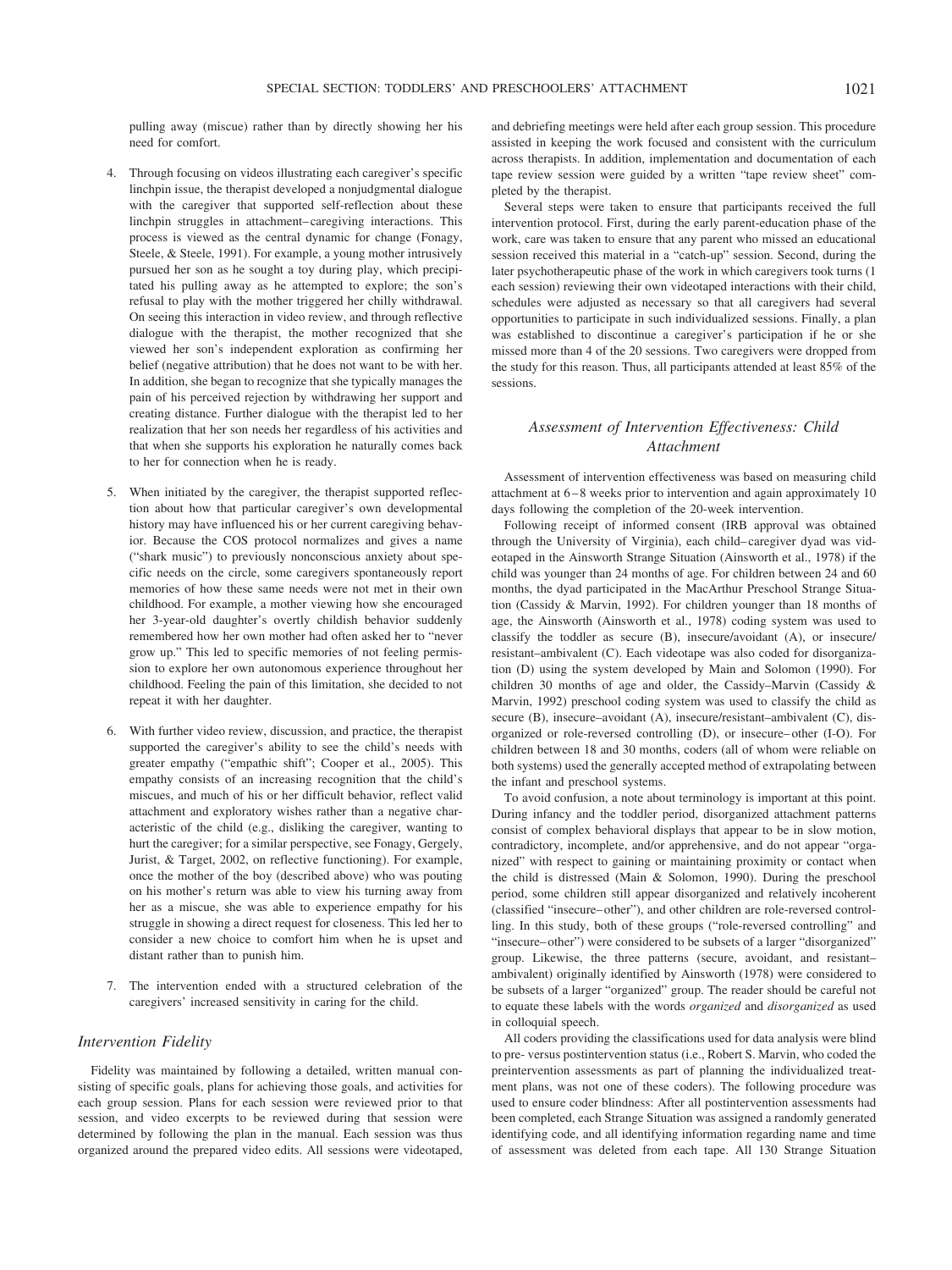procedures (65 preinterventions and 65 postinterventions) were coded by one of three different coders who was reliable on both the infant and preschool system and who was blind to preintervention versus postintervention condition.

Eighty-five (65%) of the 130 tapes were randomly selected and doublecoded for reliability, with disagreements being conferenced to agreement. For the two combined classification systems and all major attachment groups (i.e., A, B, C, D– controlling, and I-O), the five-way exact agreement was 80% ( $\kappa = .74$ ,  $p = .000$ ).

#### Results

# *Pre- and Postintervention Distributions of Major Classifications*

Table 1 presents the descriptive statistics for all five major attachment classifications pre- and postintervention. Sixty percent of children were classified into one of the two highest risk groups (disorganized– controlling and insecure-other) before intervention, whereas 25% of children were classified into one of these groups following intervention. Twenty percent of children were secure before intervention, and 54% were secure following intervention.

#### *Hypothesis Testing*

As stated earlier, we hypothesized that after intervention there would be (a) a significant decrease in disorganized attachment classifications and (b) a significant decrease in insecure attachment classifications. We tested each of these hypotheses using the McNemar test, which is used to assess whether there is a significant difference between two correlated proportions. The preintervention and postintervention proportions in the current study were correlated because the preintervention and postintervention proportions were based on the same sample of subjects at two different time points.

Although the McNemar test is superficially similar to a test of independence (i.e., a  $2 \times 2$  chi-square test), it is quite different in terms of the question it answers. The chi-square test allows one to determine whether there is a significant relation between variables, such that if the null hypothesis is rejected, one can conclude that there is a statistically significant relation between the variables. Naturally, we expected that there might be some degree of relation

Table 1 *Attachment Classifications Pre- and Posttreatment for Five Categories*

between a child's preintervention and postintervention classifications if for no other reason than that the same child was being assessed at both time points. Our hypotheses were concerned, however, with differences, rather than relations, between pre- and postintervention proportions of classification; thus, we used the McNemar test.

Because the McNemar test is relatively not well known, we provide an explanation of this approach. If the intervention had no effect whatsoever, we would expect that shifts from "positive" to "negative" groups (e.g., as in Hypothesis 1, from organized to disorganized) would be equally likely as shifts from "negative" to "positive" groups (e.g., from disorganized to organized). Even if the intervention had no effect, we would expect some random fluctuation between groups. That random fluctuation would result in shifts between groups being equally likely in either direction. The formula for the McNemar test statistic is as follows (Ott, Larson, Rexroat, & Mendenhall, 1992):

$$
\chi_M^2 = (N_1 - N_4)^2
$$
  
 
$$
\longrightarrow
$$
  
 
$$
N_1 + N_4
$$

where  $N_1$  is equal to the number of cases in the cell that reflects a shift from a negative preintervention classification (e.g., disorganized or insecure) to a positive postintervention outcome (e.g., organized or secure), whereas  $N_4$  is equal to the number of cases in the cell that reflects a shift from a positive preintervention classification (e.g., organized or secure) to a negative postintervention outcome (e.g., disorganized or insecure).

The McNemar test, then, allows for assessment of whether this null hypothesis (that shifts between groups are equally likely) should be accepted or rejected through comparison of the McNemar test statistic  $(\chi^2_M)$  with critical chi-square values (*df* = 1). If the null hypothesis is accepted, then the intervention is thought to have no effect. If the null hypothesis is rejected, then the intervention can be said to have an effect. Furthermore, this procedure allows for assessment of whether shifts are more likely from the "positive" to the "negative" group or from the "negative" to the "positive" group. In the current study, the two hypotheses were of

|                                | Posttreatment classification |      |                  |      |                  |      |                              |      |                    |      |                       |
|--------------------------------|------------------------------|------|------------------|------|------------------|------|------------------------------|------|--------------------|------|-----------------------|
| Pretreatment<br>classification | Avoidant                     |      | Secure           |      | Resistant        |      | Disorganized-<br>controlling |      | Insecure-<br>other |      |                       |
|                                | $\boldsymbol{n}$             | $\%$ | $\boldsymbol{n}$ | $\%$ | $\boldsymbol{n}$ | $\%$ | $\boldsymbol{n}$             | $\%$ | $\boldsymbol{n}$   | $\%$ | Pretreatment<br>total |
| Avoidant                       |                              | 27.3 | 5                | 45.5 |                  | 0.0  |                              | 9.1  | ↑                  | 18.2 | 11                    |
| Secure                         | $\Omega$                     | 0.0  | 12               | 92.3 |                  | 0.0  |                              | 7.7  | $\Omega$           | 0.0  | 13                    |
| Resistant                      |                              | 50.0 |                  | 50.0 |                  | 0.0  | 0                            | 0.0  | $\Omega$           | 0.0  |                       |
| Disorganized-controlling       | ◠                            | 10.5 | 8                | 42.1 |                  | 26.3 | $\Omega$                     | 0.0  | 4                  | 21.1 | 19                    |
| Insecure–other                 |                              | 5.0  | Q                | 45.0 |                  | 10.0 |                              | 5.0  | −                  | 35.0 | 20                    |
| Posttreatment total            |                              |      | 35               |      |                  |      |                              |      | 13                 |      | 65                    |

*Note.* Percentages provided reflect the percentage of children classified in each attachment group at Time 1 (listed in rows) who were then classified in each attachment group (listed in the columns) at Time 2.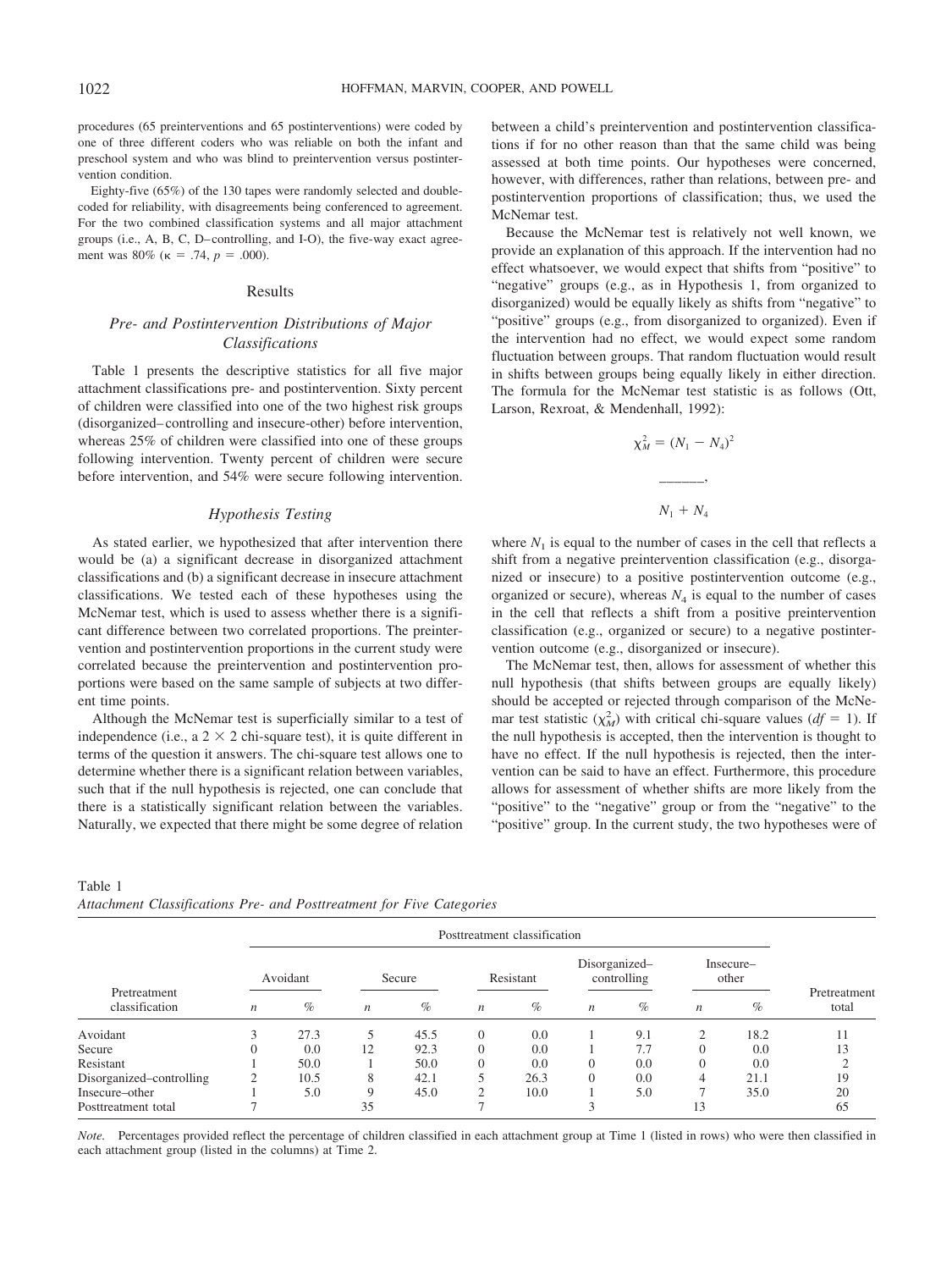interest: one involving a shift from disorganized attachment and one a shift from insecure attachment. If such shifts were found, then the McNemar test would allow us to determine that there was a significant reduction in the occurrence of disorganized and insecure classifications postintervention.

## *Hypothesis 1*

To examine whether there was a significant decrease in disorganized attachment classification, we created the disorganized and organized categories by collapsing the relevant attachment classifications into their respective groups. Disorganized (infant classification), disorganized– controlling (preschool classification), and insecure– other (preschool classification) groups were collapsed to form the disorganized group. Secure, avoidant, and resistant were pooled to form the organized group. We used the McNemar test to examine the null hypothesis that shifts from organized to disorganized attachment or from disorganized to organized attachment would be equally likely. As can be seen from Table 2, the null hypothesis was rejected: Shifts from organized to disorganized and from disorganized to organized were not equally likely,  $\chi^2_M(1, N =$  $65$ ) = 17.06,  $p < .001$ . Movement from disorganized to organized classification was more likely than movement from organized to disorganized classification: Sixty-nine percent of the 39 children in the preintervention disorganized group moved to the postintervention organized group, whereas only 15% of the 26 children in the preintervention organized group moved to the postintervention disorganized group. In other words, based on the McNemar test, there was a significant decrease in disorganization after intervention.

#### *Hypothesis 2*

To examine whether there was a significant decrease in insecure attachment classifications, we created the insecure group by collapsing the avoidant, resistant, disorganized, disorganized– controlling, and insecure– other groups; we compared these children with those classified secure. We used the McNemar test to examine the null hypothesis that shifts from secure to insecure and from insecure to secure would be equally likely. As can be seen from Table 3, the null hypothesis was rejected: Shifts from secure to insecure and from insecure to secure were not equally likely,  $\chi^2_M(1, N = 65) = 20.17, p < .001$ . Movement from the insecure to

## Table 2

|        | Pre- and Postintervention Organized Versus Disorganized |  |  |
|--------|---------------------------------------------------------|--|--|
| Groups |                                                         |  |  |

| Pretreatment<br>classification      |          | Posttreatment classification |          |              |                       |
|-------------------------------------|----------|------------------------------|----------|--------------|-----------------------|
|                                     |          | Organized                    |          | Disorganized | Pretreatment<br>total |
|                                     | n        | %                            | n        | %            |                       |
| Organized                           | 22.      | 84.6                         | 4        | 15.4         | 26                    |
| Disorganized<br>Posttreatment total | 27<br>49 | 69.2                         | 12<br>16 | 30.8         | 39<br>65              |

*Note.* Percentages provided reflect the percentage of children classified in each attachment group at Time 1 (listed in rows) who were then classified in each attachment group (listed in the columns) at Time 2.

| Pre- and Postintervention Secure Versus Insecure Groups |  |
|---------------------------------------------------------|--|
|---------------------------------------------------------|--|

|                                           |                | Posttreatment classification |          |             |                       |
|-------------------------------------------|----------------|------------------------------|----------|-------------|-----------------------|
| Pretreatment<br>classification            |                | Secure                       |          | Insecure    |                       |
|                                           | n              | $\%$                         | n        | %           | Pretreatment<br>total |
| Secure<br>Insecure<br>Posttreatment total | 12<br>23<br>35 | 92.3<br>44.2                 | 29<br>30 | 7.7<br>55.8 | 13<br>52<br>65        |

*Note.* Percentages provided reflect the percentage of children classified in each attachment group at Time 1 (listed in rows) who were then classified in each attachment group (listed in the columns) at Time 2.

the secure group was more likely than movement from the secure to insecure group: Whereas 44% of the preintervention insecure children shifted to secure, only 8% of the preintervention secure children changed to insecure. In other words, based on the McNemar test, there was a significant decrease in insecurity after the intervention.

#### Discussion

The COS protocol is an attachment theory-driven protocol designed to be used for either prevention or intervention that is individualized for a particular caregiver– child dyad on the basis of the child's attachment classification and the caregiver's behavior and working models. Within the limitations of a longitudinal study lacking a control group, the results suggest that the COS protocol may have a significant positive impact on the attachment– caregiving patterns of high-risk toddlers, preschoolers, and their primary caregivers. The postintervention distribution of attachment classifications is remarkably similar to those found in the meta-analysis of attachment distributions in nonclinical, lowincome samples by van IJzendoorn, Schuengel, and Bakermans-Kranenburg (1999).

In developing and implementing this protocol, we had expected that children classified in the two disorganized groups would tend to shift toward one of the organized groups, and we found that approximately 70% of them did so. This becomes especially meaningful when one considers that, consistent with attachment theory (e.g., Bowlby, 1969/1982, 1973, 1980), rates of stability for these disorganized classifications in nonclinical, low-income populations tend to be  $\geq 70\%$  (e.g., Moss et al., 2005; see van IJzendoorn et al., 1999), compared with 30% stability of disorganization following the COS intervention. Even in the absence of a control group, this difference suggests that the COS intervention may be targeting an important mechanism for change. It is unlikely that this shift from disorganized to organized attachment is an artifact of the attachment assessments, as might be the case if a large proportion of the sample was coded with different coding systems at pre- and posttest and the system used at posttest was less likely to produce a disorganized classification. In this sample, all but nine children were assessed with the same attachment system at both time points, and only one of these nine was in the group that shifted from disorganized to organized.

Moreover, nearly two thirds of these children who shifted from one of the disorganized groups moved to the secure group rather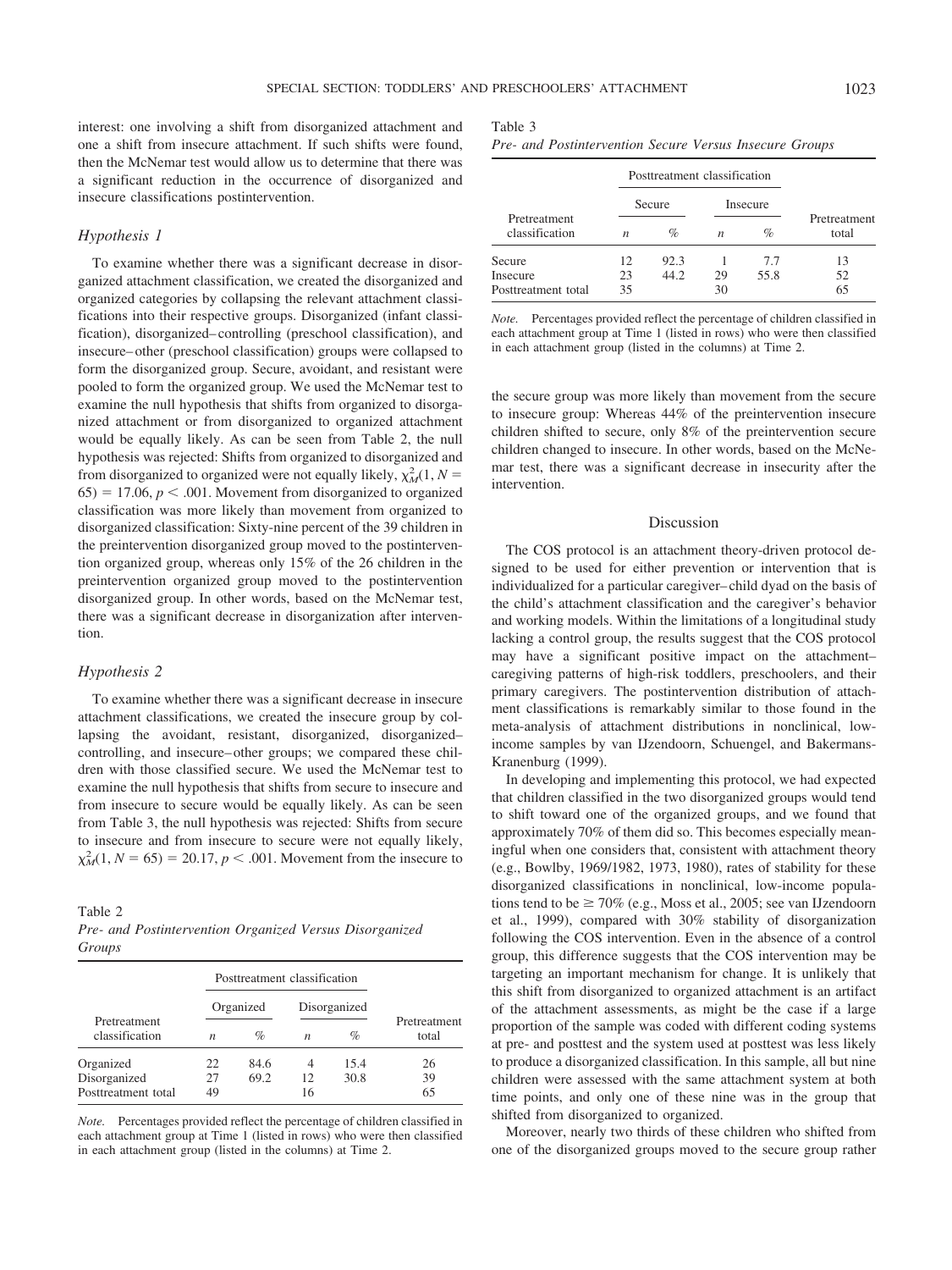than to one of the organized yet insecure groups (i.e., the avoidant and resistant groups). We suspect that this is attributable to the caregivers' new capacity to recognize and reflect on key defensive strategies that had previously hindered their ability to respond to specific needs essential for security in their children. Our assumption is that once caregivers are better able to manage their own defensive strategies in interaction with their children, a secure attachment– caregiving pattern is the least complex and most comfortable of the five major patterns represented in the literature.

# *Stability of Classifications and the Issue of "Do No Harm"*

Of the 13 children classified secure before the intervention, only 1 changed to insecure. It is noteworthy that the parent of this child experienced a drug-use relapse toward the end of the 20-week intervention and that this child's classification changed to disorganized– controlling. This 92% rate of stability for the secure classification is important for at least two reasons. First, this rate of stability appears to be higher than that found in longitudinal, nonintervention studies of attachment (e.g., Moss et al., 2005; Weinfield, Whaley, & Egeland, 2004). If replicated, this would underscore the usefulness of the COS intervention as an early preventive intervention for enhancing the stability of secure attachments. Second, from a health care perspective, one critical question is, Does this intervention "do no harm"? Especially given the potential and reported danger (e.g., O'Connor & Zeanah, 2003) of some forms of what have been labeled "attachment therapies" (e.g., the "rage reduction" and "holding" therapies), it is incumbent on us to demonstrate that the COS protocol does no harm. Because we recruited dyads containing securely attached as well as insecurely attached children, we have been able to demonstrate that the COS intervention does no harm for securely attached children.

From a public health perspective, this issue of assessing the potential risks of a parent– child intervention is as critical as demonstrating benefits but is too often not examined. This is an especially timely issue given the number of community-based therapists who treat preschool and young school-age children with problematic attachments. Although there are a number of attachment research-based interventions for infants and young toddlers (see Berlin et al., 2005; Lieberman & Zeanah, 1999), these community therapists have available almost no relatively standardized protocols for preschool and school-age children with problematic attachments other than the rage reduction, holding, and other at least mildly coercive therapies (e.g., Cline, 1992; Levy, 2000; Thomas, 1997). These nonevidence-based therapies are currently under intense scrutiny because of their potential for causing either physical injury, death, or psychological injury that stems from their underlying framework of making negative inferences regarding the needs and motivations that lead to the child's problematic "symptoms" (O'Connor & Zeanah, 2003). The COS protocol is one of the few promising interventions available to community therapists that can make an evidence-based claim of low risk for negative outcome (however, see also Cohen, Lojkasek, Muir, Muir, & Parker, 2002; Juffer, Bakermans-Kranenburg, & van IJzendoorn, 2005; and McDonough, 2004, for examples of evidence-based interventions that are designed to support security in children).

## *Limitations and Future Directions*

The study's greatest limitation is the lack of an experimental control or comparison group with randomized assignment. Replication of this study with a randomized controlled design is essential to verify that the results obtained here reflect the effects of the intervention. In addition, there is need for a larger sample size to examine more closely the differential effects of the intervention across the full range of attachment classifications. Furthermore, the addition of a greater number of secure children would allow additional exploration of the issue of "do no harm." Also, the addition of a 1-year follow-up assessment would permit examination of potential long-term effects. We have collected these follow-up data and coding should be completed shortly. Finally, because it is important to demonstrate that others can implement the protocol and obtain effective outcomes, several studies are currently underway in which we have trained clinicians to serve as group leaders.

It is also important to note that the caregivers who participated in this study were selected for their willingness to participate in the intervention on the basis of the regularity of their participation in Head Start and Early Head Start as well as their interest in participating in the program. This strategy of recruiting participants has implications for the generalizability of the intervention. Further research will be needed to examine how to reach caregivers who may not be highly motivated to participate in such a program for any of a variety of reasons (e.g., life stressors, caregiver personality, low IQ, and even such difficulties as lack of reliable transportation).

An additional direction for further work is related to the "effectiveness" of the protocol and its dissemination in a form that is practical for community-based therapists. In the form described in this article, the COS intervention requires enough investment in space, video equipment, and preparation time to constitute a challenge for some therapists, especially those in private practice. We are currently working on two variations of the protocol. One is a parent-education version that will use archived videotapes of parent– child interaction rather than "individualized" videos of the participating dyads. In addition, this version will not include the actual psychotherapy phase, focusing instead on the earlier educational and supervised practice components of the protocol. A second variation is one in which the intervention is delivered by a therapist to one parent (or couple) at a time. This version, although lacking some of the advantages of a group model, has more flexibility in terms of timing and individualizing the protocol to fit the needs and characteristics of each client or family.

## *Conclusion*

Increasingly, preschool and early school-age children are being referred for intervention for attachment-related problems, and their caregivers are being referred to increase or improve their parenting skills. Although there are several science-based attachment interventions for infant– caregiver dyads, the COS is one of the few such protocols with preliminary evidence suggesting that it is effective in reducing disorganization and increasing security for children in the age range between toddlerhood and the early school years. Given the fact that insecure attachment and disorganized attachment can be a risk factor for future psychopathology in the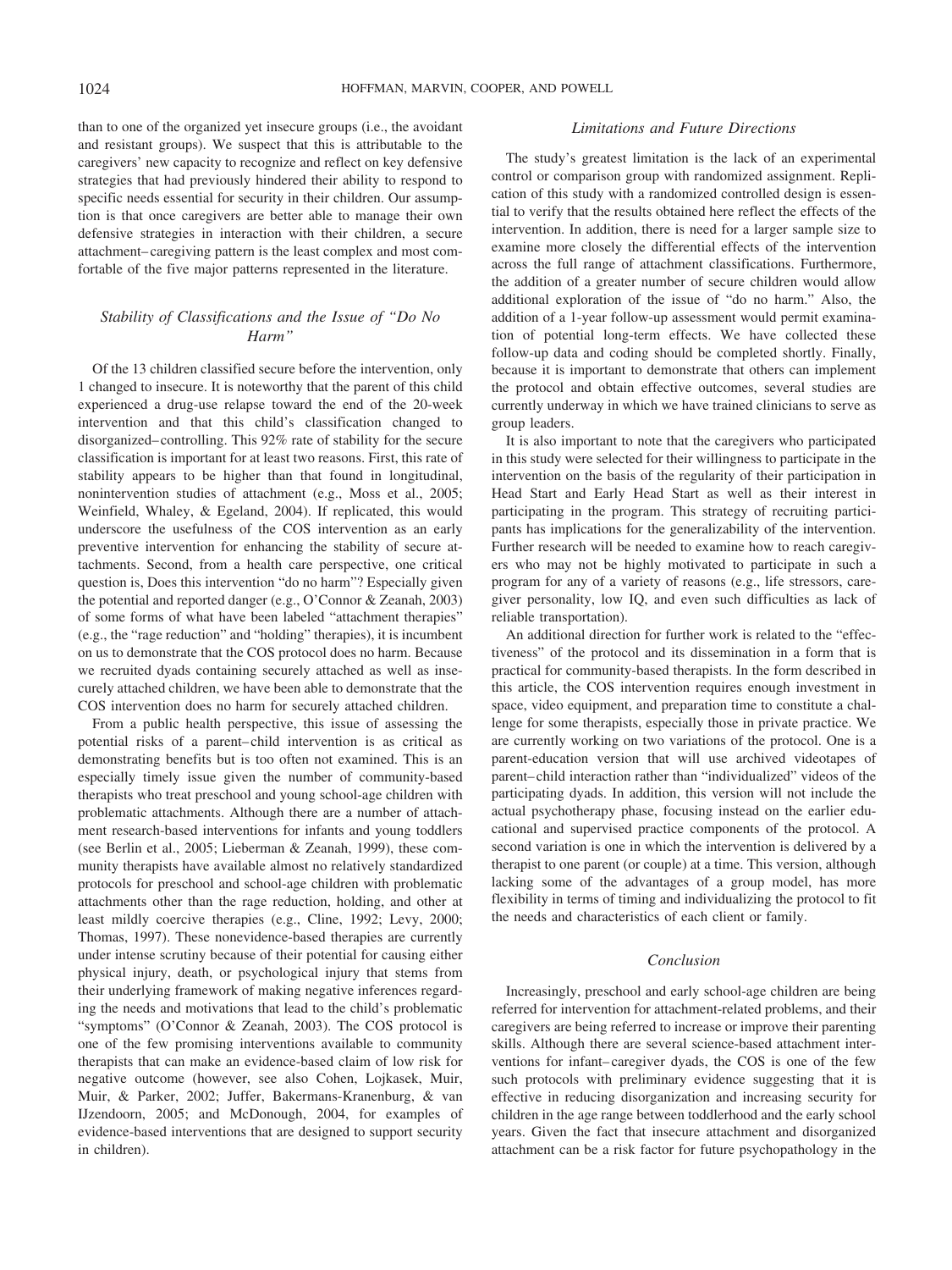child if present in conjunction with additional risk factors, the reductions in disorganized and insecure attachment have important implications for the health of families and children.

#### References

- Aber, J. L., Slade, A., Berger, B., Bresgi, I., & Kaplan, M. (1985). *The Parent Development Interview.* Unpublished manuscript, City University of New York.
- Ainsworth, M. S., Blehar, M. C., Waters, E., & Wall, S. (1978). *Patterns of attachment: A psychological study of the strange situation.* Hillsdale, NJ: Erlbaum.
- Anisfeld, A., Casper, V., Nozyce, M., & Cunningham, N. (1990). Does infant carrying promote attachment? An experimental study of the effects of increased physical contact on the development of attachment. *Child Development, 61,* 1617–1627.
- Bakermans-Kranenburg, M. J., van IJzendoorn, M. H., & Juffer, F. (2003). Less is more: Meta-analyses of sensitivity and attachment interventions in early childhood. *Psychological Bulletin, 129,* 195–215.
- Berlin, L. J., Ziv, Y., Amaya-Jackson, L., & Greenberg, M. T. (Eds.). (2005). *Enhancing early attachments: Theory, research, intervention, and policy.* New York: Guilford Press.
- Bowlby, J. (1969/1982). *Attachment and loss: Vol. 1. Attachment.* New York: Basic Books.
- Bowlby, J. (1973). *Attachment and loss: Vol. 2. Separation.* New York: Basic Books.
- Bowlby, J. (1980). *Attachment and loss: Vol. 3. Loss.* New York: Basic Books.
- Bretherton, I., & Munholland, K. A. (1999). Internal working models in attachment relationships: A construct revisited. In J. Cassidy & P. R. Shaver (Eds.), *Handbook of attachment: Theory, research, and clinical applications* (pp. 89 –111). New York: Guilford Press.
- Britner, P. A., Marvin, R. S., & Pianta, R. C. (2005). Development and preliminary validation of the caregiving behavior system: Association with child attachment classification in the preschool Strange Situation. *Attachment & Human Development, 7,* 83–102.
- Carlson, E. A., & Sroufe, L. A. (1995). Contribution of attachment theory to developmental psychopathology. In D. Cicchetti & D. J. Cohen (Eds.), *Developmental psychopathology: Vol. 1. Theory and methods* (pp. 581–617). New York: Wiley.
- Cassidy, J., & Marvin, R. S. (1992). *Attachment organization in preschool children: Procedures and coding manual.* Unpublished manual, University of Virginia.
- Cline, F. (1992). *Hope for high risk and rage-filled children.* Evergreen, CO: EC Publications.
- Cohen, N. J., Lojkasek, M., Muir, E., Muir, R., & Parker, C. J. (2002). Six-month follow-up of two mother–infant psychotherapies: Convergence of therapeutic outcomes. *Infant Mental Health Journal, 4,* 361– 380.
- Cooper, G., Hoffman, K., Powell, B., & Marvin, R. (2005). The Circle of Security intervention: Differential diagnosis and differential treatment. In L. J. Berlin, Y. Ziv, L. M. Amaya-Jackson, & M. T. Greenberg (Eds.), *Enhancing early attachments: Theory, research, intervention, and policy* (pp. 127–151). New York: Guilford Press.
- Egeland, B., Weinfield, N. S., Bosquet, M., & Cheng, V. K. (2000). Remembering, repeating, and working through: Lessons from attachment-based interventions. In J. Osofsky & H. E. Fitzgerald (Eds.), *WAIMH handbook of infant mental health: Vol. 4. Infant mental health in groups at high risk* (pp. 35– 89). New York: Wiley.
- Fonagy, P., Gergely, G., Jurist, E., & Target, M. (2002). *Affect regulation, mentalization, and development of the self.* New York: Other Press.
- Fonagy, P., Steele, H., & Steele, M. (1991). Maternal representations of attachment during pregnancy predict the organization of infant–mother attachment at one year of age. *Child Development, 62,* 891–905.
- George, C., Kaplan, N., & Main, M. (1985). *The Adult Attachment Interview.* Unpublished manuscript, University of California, Berkeley.
- Greenberg, M. T. (1999). Attachment and psychopathology in childhood. In J. Cassidy & P. R. Shaver (Eds.), *Handbook of attachment: Theory, research, and clinical applications* (pp. 469 – 496). New York: Guilford Press.
- Juffer, F., Bakermans-Kranenburg, M. J., & van IJzendoorn, M. H. (2005). The importance of parenting in the development of disorganized attachment: Evidence from a preventive intervention study in adoptive families. *Journal of Child Psychology and Psychiatry, 46,* 263–274.
- Kobak, R., Cassidy, J., Lyons-Ruth, K., & Ziv, Y. (2006). Attachment and developmental psychopathology. In D. Cicchetti (Ed.), *Developmental psychopathology* (2nd ed.; pp. 333–369). New York: Wiley.
- Levy, T. M. (2000). *Handbook of attachment interventions.* San Diego, CA: Academic Press.
- Lieberman, A. F., Weston, D. R., & Pawl, J. H. (1991). Preventive intervention and outcome with anxiously attached dyads. *Child Development, 62,* 199 –209.
- Lieberman, A. F., & Zeanah, C. H. (1999). Contributions of attachment theory to infant–parent psychotherapy and other interventions with infants and young children. In J. Cassidy & P. Shaver (Eds.), *Handbook of attachment: Theory, research, and clinical application* (pp. 555–574). New York: Guilford Press.
- Lyons-Ruth, K., Connell, D. B., & Grunebaum, H. U. (1990). Infants at social risk: Maternal depression and family support services as mediators of infant development and security of attachment. *Child Development, 61,* 85–98.
- Lyons-Ruth, K., & Jacobvitz, D. (1999). Attachment disorganization: Unresolved loss, relational violence, and lapses in behavioral and attentional strategies. In J. Cassidy & P. R. Shaver (Eds.), *Handbook of attachment: Theory, research, and clinical applications* (pp. 520 –554). New York: Guilford Press.
- Main, M., & Solomon, J. (1990). Procedures for identifying infants as disorganized/ disoriented during the Ainsworth Strange Situation. In M. T. Greenberg, D. Cicchetti, & E. M. Cummings (Eds.), *Attachment in the preschool years: Theory, research, and intervention* (pp. 121– 160). Chicago: The University of Chicago Press.
- Marvin, R. S., & Britner, P. A. (1995). *A classification system for parental caregiving behavior patterns in the preschool Strange Situation.* Unpublished classification manual, University of Virginia.
- Marvin, R. S., Cooper, G., Hoffman, K., & Powell, B. (2002). The Circle of Security project: Attachment-based intervention with caregiver– preschool child dyads. *Attachment & Human Development, 4,* 107–124.
- McDonough, S. C. (2004). Interaction guidance: Promoting and nurturing the caregiving relationship. In A. J. Sameroff, S. C. McDonough, & K. L. Rosenblum (Eds.), *Treating parent–infant relationship problems: Strategies for intervention* (pp. 79 –96). New York: Guilford Press.
- Moss, E., Cyr, C., Bureau, J.-F., Tarabulsy, G. M., & Dubois-Comtois, K. (2005). Stability of attachment during the preschool period. *Developmental Psychology, 41,* 773–783.
- O'Connor, T. G., & Zeanah, C. H. (2003). Attachment disorders: Assessment strategies and treatment approaches. *Attachment & Human Development, 5,* 223–244.
- Ott, R. L., Larson, R., Rexroat, C., & Mendenhall, W. (1992). *Statistics: A tool for the social sciences* (5th ed). Boston: Wadsworth.
- Powell, B., Cooper, G., Hoffman, K., & Marvin, R. (in press). The Circle of Security project: A case study. In D. Oppenheim & D. Goldsmith (Eds.), *Clinical application of attachment theory: Bridging the gap between theory, research, and practice.* New York: Guilford Press.
- Sroufe, L. A., Egeland, B., Carlson, E. A., & Collins, W. A. (2005). *The development of the person: The Minnesota Study of Risk and Adaptation from birth to adulthood.* New York: Guilford Press.
- Thomas, N. L. (1997). *When love is not enough: A guide to parenting*